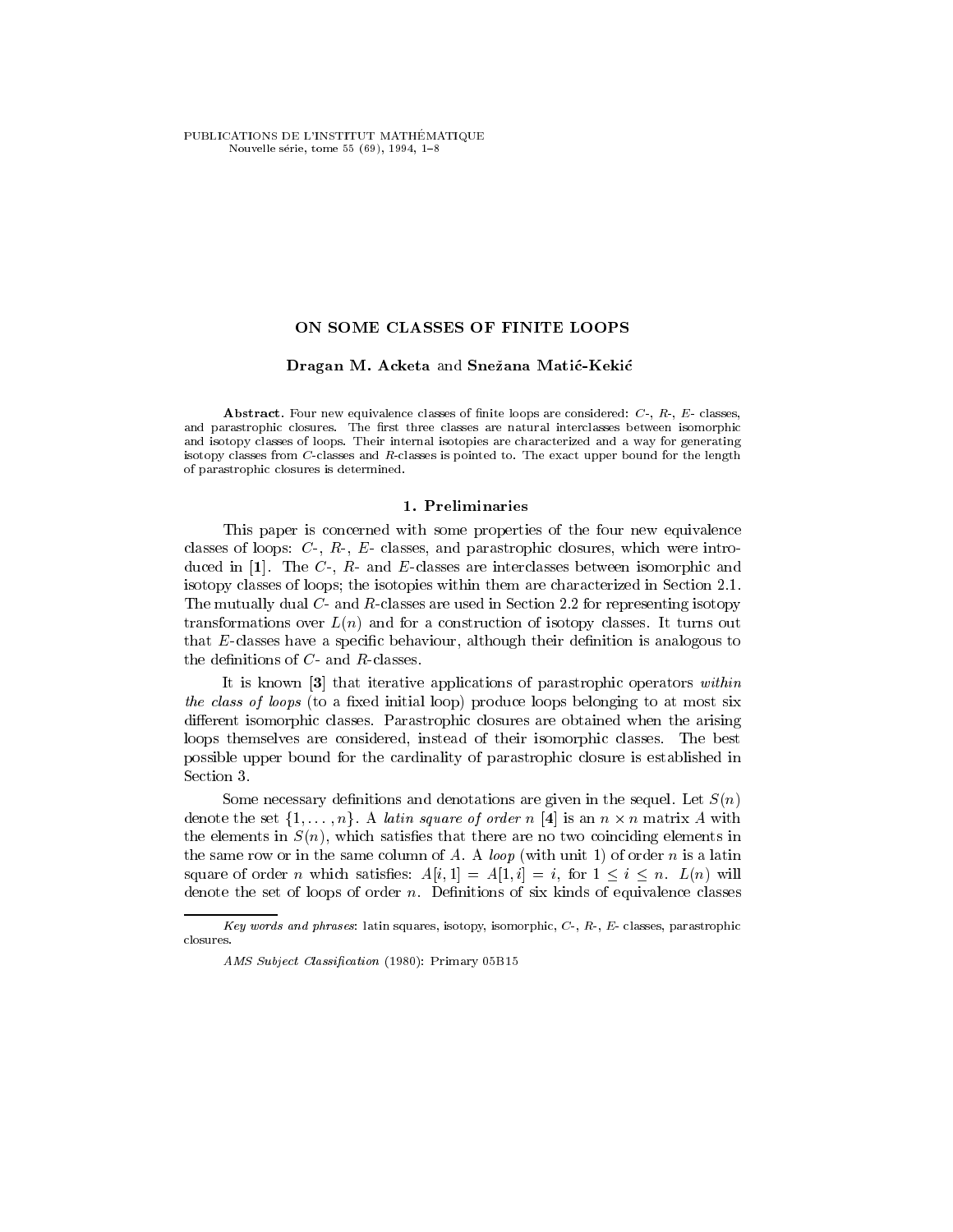over  $L(n)$  follow: Two loops X and Y of order n belong to the same isotopy class if there exists an *isotopy*, i.e., a triple  $T = (p, q, r)$  of permutations of  $S(n)$  satisfying  $Y[p(i), q(j)] = r(X[i, j])$ , for  $1 \leq i, j \leq n$ . In particular, if T is of the form  $(p, p, p)$ ,  $(q, p, p)$ ,  $(p, q, p)$  or  $(p, p, q)$ , then the loops X and Y are respectively said to belong to the same *isomorphic class,C*-class,R-class or  $E$ -class. The relationships existing among the permutations p and q (in the last three cases) are given in Section 2.1.

Let  $r_A$  and  $l_A$  respectively denote the permutations of  $S(n)$  which produce the right and the left inverse elements of the loop A (thus  $A[i, r_A(i)] = 1$  and  $A[l_A(i), i] = 1$  for  $i \in S(n)$ .

Each loop A has six loop-parastrophes A,  $\rho(A)$ ,  $\lambda(A)$ ,  $\tau(A)$ ,  $\lambda \tau(A)$ ,  $\rho \tau(A)$ , associated to it, where  $\tau$  is the transposition operator, while the operators  $\rho$  and  $\lambda$  have the following meaning (denotations  $\rho$  and  $\lambda$  are in accordance with the denotations used in [3]:  $\rho(A)[r_A(i), A[i, j]] = j$ , and  $\lambda(A)[A[i, j], l_A(j)] = i$ , for  $1 \leq i, j \leq n$ .<br>Two loops X and Y from  $L(n)$  are said to belong to the same *parastrophic* 

*closure* if there exists a sequence  $X = Z_1, Z_2, \ldots, Z_k = Y$  of loops from  $L(n)$ , such that  $Z_{i+1}$  is a loop-parastroph of  $Z_i$ , for  $1 \leq i \leq k-1$ . The parastrophic closure associated to loop  $A$  will be denoted by  $PC(A)$ .

The table [2] contains some summary data for  $n \leq 6$ , including cardinality of  $L(n)$ , as well as the number of all the considered subclasses of  $L(n)$ :

| $\boldsymbol{n}$                                  | $\leq 3$ | 4              | 5              | 6    |
|---------------------------------------------------|----------|----------------|----------------|------|
| cardinality of $L(n)$                             |          | 4              | 56             | 9408 |
| number of isomorphic classes in $L(n)$            |          | $\overline{2}$ | 6              | 109  |
| number of E-classes in $L(n)$                     |          | $\overline{2}$ | 5              | 103  |
| number of C-(also number of R-) classes in $L(n)$ |          | $\overline{2}$ | 3              | 40   |
| number of isotopy classes in $L(n)$               |          | $\overline{2}$ | $\overline{2}$ | 22   |
| number of parastrophic closures in $L(n)$         |          | 4              | 14             | 832  |

The order O of a permutation p is the smallest natural number such that  $p^O$ is the identical permutation.

# 2. C-, R- and E-classes

2.1. Relationships between permutations  $p$  and  $q$  in the definitions of C-, R- and E-classes. The three lemmae of this section establish the relationships between the permutations p and q used in the definitions of  $C$ -,  $R$ - and E-classes. More precisely, given a permutation p of  $S(n)$ , we shall characterize the permutations q of  $S(n)$ , such that the isotopies  $(q, p, p)$ ,  $(p, q, p)$ , and  $(p, p, q)$  map  $L(n)$  to  $L(n)$ . It turns out that the permutation p in the third case is not arbitrary.

LEMMA 1. An isotopy  $(q, p, p)$  maps a loop X from  $L(n)$  to another loop in  $L(n)$  if and only if  $q(i) = p(A|i, p^{-1}(1))$ , for  $1 \leq i \leq n$ .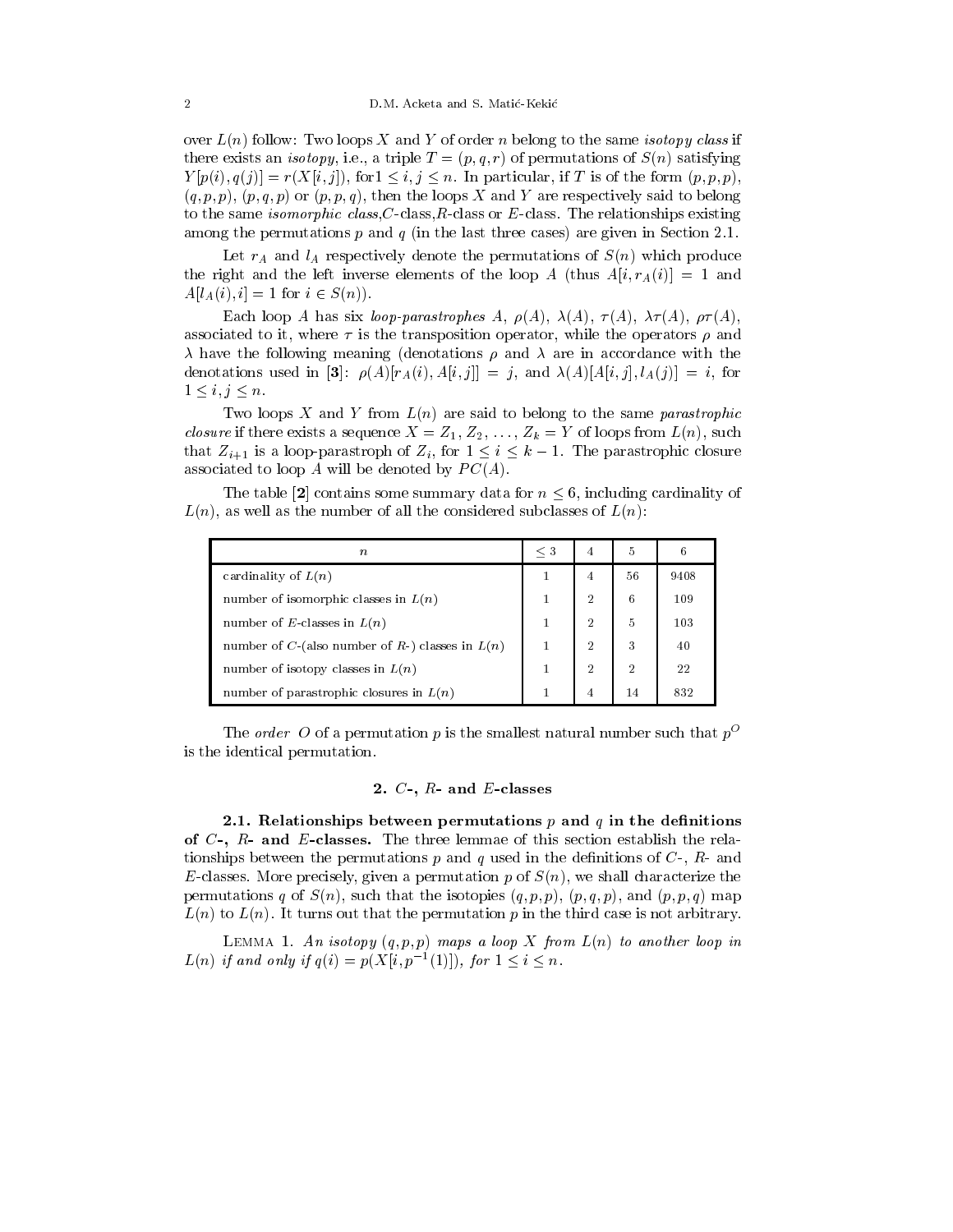*Proof.* Let Y denote the image of X under the isotopy  $(q, p, p)$ . Then  $Y[i, j] =$  $p(\Lambda | q^{-1}(i), p^{-1}(j))$ , for  $1 \leq i, j \leq n$ .

only-if part: Since  $Y \in L(n)$ , then  $q(i) = Y | q(i), 1 | = p(X|i, p^{-1}(1))$ , for  $1 \leq i \leq n$ .

if part: Let  $q(i) = p(\Lambda | i, p^{-1}(1))$ , for  $1 \leq i \leq n$ , where  $\Lambda \in L(n)$ . We are going to show that the image Y has the element 1 as both the left and the right unit.

Y has the left unit 1: Note primarily that  $q(1) = p(A|1, p^{-1}(1)) =$  $p(p^{-1}(1)) = 1$ . It further follows that for  $1 \leq j \leq n$ :

$$
Y[1,j] = p(X[q^{-1}(1), p^{-1}(j)]) = p(X[1, p^{-1}(j)]) = p(p^{-1}(j)) = j.
$$

Y has the right unit 1: Similarly as in the only-if part

$$
Y[q(i), 1] = p(X[i, p^{-1}(1)]) = q(i), \text{ for } 1 \le i \le n. \quad \Box
$$

LEMMA 2. An isotopy  $(p, q, p)$  maps a loop X from  $L(n)$  to another loop in  $L(n)$  if and only if  $q(i) = p(\Lambda | p^{-1}(1), i)$ , for  $1 \leq i \leq n$ .

Proof. Dual to the previous one; the roles of rows and columns are interchanged.  $\square$ 

The definition of  $E$ -classes is analogous to the definitions of  $C$ - and  $R$ -classes w.r.t. the concept of general isotopy. However, when the consideration is restricted to the loops in  $L(n)$ , it turns out that E-classes have a special role.

LEMMA 3. An isotopy  $(p, p, q)$  maps a loop X from  $L(n)$  to another loop in  $L(n)$  if and only if  $q(X|p^{-1}(1), i) = q(X|i, p^{-1}(1)) = p(i)$ , for  $1 \leq i \leq n$ .

*Proof.* Let Y denote the image of X under the isotopy  $(p, p, q)$ . Then

$$
Y[i,j] = q(X[p^{-1}(i), p^{-1}(j)]), \text{ for } 1 \le i, j \le n.
$$

only-if part: Since  $Y \in L(n)$ , then  $p(i) = Y | p(i), 1 | = q(X|i, p^{-1}(1))$ , and  $p(i) = Y | 1, p(i) | = q(\Lambda | p^{-1}(1), i)$ , for  $1 \leq i \leq n$ .

*if* part: The element 1 is proved to be both the left and the right unit of  $Y: Y | p(i), 1 | = q(\Lambda | i, p^{-1}(1)) = p(i),$  and  $Y | 1, p(i) | = q(\Lambda | p^{-1}(1), i) = p(i),$  for  $1 \leq i \leq n$ .  $\Box$ 

Remark. The commutator of a loop  $X \in L(n)$  is the set of those elements  $k \in S(n)$ , satisfying  $X[k, j] = X[j, k]$ , for each  $j \in S(n)$ . The element p<sup>-</sup>(1) in the previous lemma belongs to the commutator of  $X$ . It turns out that the element 1 belongs to the commutator of the image  $Y$  of the loop  $X$  under the isotopy  $(p, p, q)$ , since  $X|p^{-1}(1), i| = X|i, p^{-1}(1)|$  implies  $q(X|p^{-1}(1), p^{-1}p(i)|) =$  $q(\Lambda | p^{-1}p(i), p^{-1}(1))$  and  $Y(1, p(i)) = Y(1, p(i), 1).$ 

It can be proved in a similar way that each element  $k$  of the commutator of X is mapped by the isotopy  $(p, p, q)$  to the element  $p(k)$  of the commutator of Y. It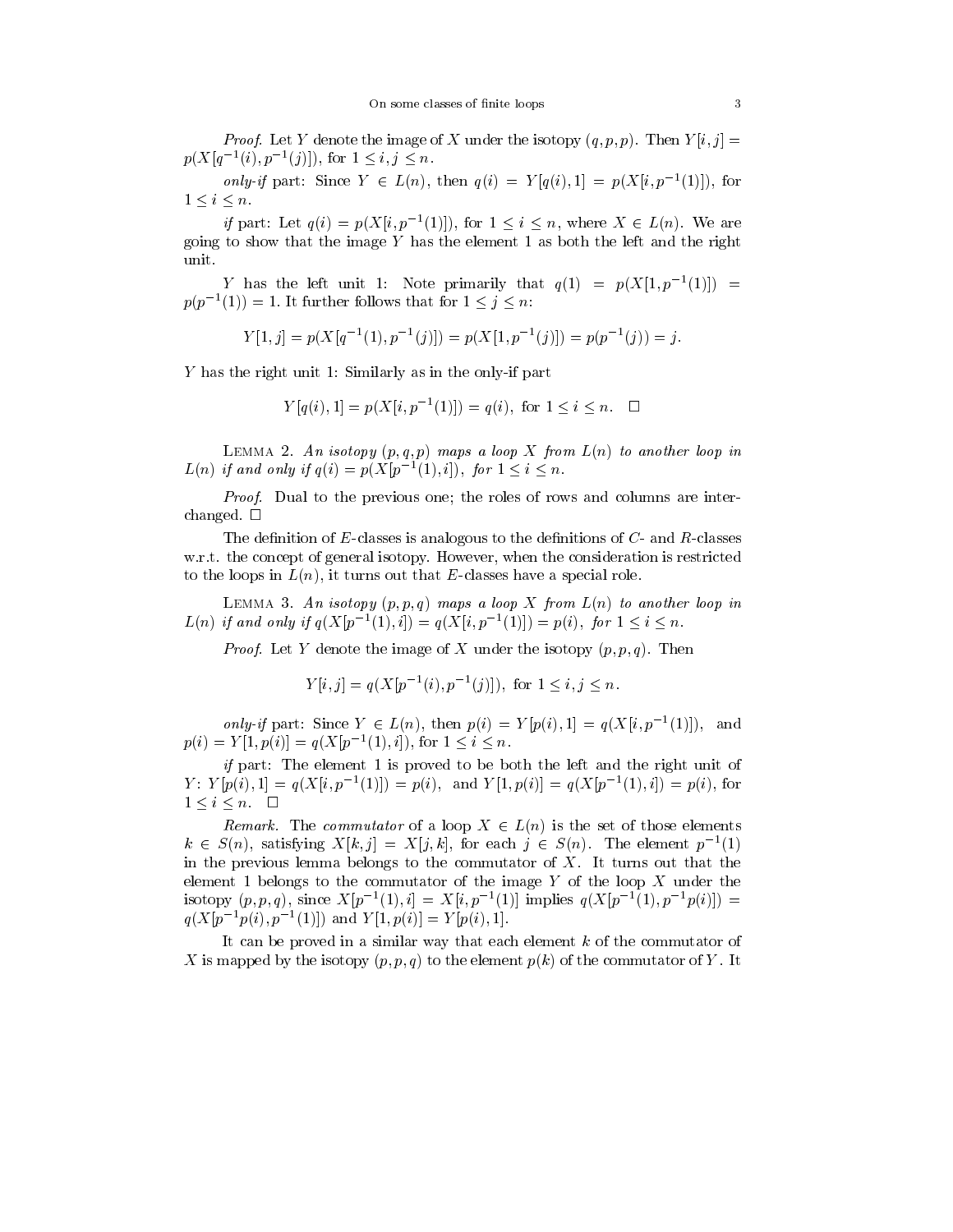follows that those isotopies of the form  $(p, p, q)$ , which map  $L(n)$  to  $L(n)$ , preserve the cardinality of the commutator.

Consequently, an abridged search for E-classes can be gained by partitioning (representatives of ) isomorphic classes w.r.t. this cardinality. If the commutator of a loop is equal to  $\{1\}$ , then its isomorphic class coincides with its E-class (since  $p(1) = 1$  implies  $q = p$ ).

2.2. Generating isotopy classes over  $L(n)$  from C-classes and Rclasses. A property of isotopies over the class  $L(n)$  is described by the following lemma (which is an easy consequence of Lemmae 1.1 and 1.2 from [3]):

LEMMA 4. Each isotopy  $(p, q, r)$ , which maps a loop X from  $L(n)$  to another loop in  $L(n)$ , satisfies  $p(i) = r(X[i, m])$  and  $q(i) = r(X[i, i])$ , for  $1 \le i \le n$ , for some index pair  $(l, m)$ , which satisfies  $r(X[l, m]) = 1$ .

*Proof.* If  $m = q^{-1}(1)$  and  $l = p^{-1}(1)$ , then for  $1 \leq i \leq n$ ,  $p(i) = Y(p(i), 1) =$  $r(X[i, q^{-1}(1)]) = r(X[i, m])$  and  $q(i) = Y[1, q(i)] = r(X[p^{-1}(1), i]) = r(X[i, i])$ .

The following lemma says that the general isotopy transformation over  $L(n)$ can be represented as a product of two special isotopy transformations, one of which is restricted to an  $C$ -class, while the other one is restricted to an  $R$ -class:

LEMMA 5. If two loops X and Z in  $L(n)$  are isotopic, then there exists a third loop Y in  $L(n)$ , such that the loops X and Y belong to the same C-class, while the loops  $Y$  and  $Z$  belong to the same  $R$ -class.

*Proof.* Let  $(p, q, r)$  be an isotopy mapping X to Z. Further, let  $p_1$  denote an arbitrary permutation of  $S(n)$  satisfying  $p_1(m) = 1$ , where m denotes the index used in Lemma 4. It suffices to prove that there exist permutations  $p_2$ ,  $q_1$  and  $q_2$ of  $S(n)$  and a loop Y in  $L(n)$  so that the isotopy  $(q_1, p_1, p_1)$  maps X to Y and that the isotopy  $(p_2, q_2, p_2)$  maps Y to Z. The equations  $q_1 \cdot p_2 = p$ ,  $p_1 \cdot q_2 = q$  and  $p_1 \cdot p_2 = r \text{ imply that } q_2 = p_1 \cdot q, p_2 = p_1 \cdot r \text{ and } q_1 = p \cdot r \cdot p_1.$ 

The following derivation

$$
q_1(i) = p_1(r^{-1}(p(i)))^{\text{Lemma 4}} p_1(r^{-1}(r(X[i,m]))) = p_1(X[i, p_1^{-1}(1)]),
$$

for  $1 \le i \le n$ , combined with Lemma 1, proves that the image Y of the loop X under the isotopy  $(q_1, p_1, p_1)$  is a loop in  $L(n)$ .  $\Box$ 

Remark. Notice that there are  $(n - 1)!$  possible choices for the permutation  $p_1$  and the same number of representations of an isotopy over  $L(n)$  in the form of the desired product. Two particular possibilities for  $p_1$  are  $p_1 = q$  and  $p_1 = r$  ,  $p$ 

COROLLARY. Each C-class has a nonempty intersection with each R-class inside the same isotopy class.

*Proof.* Suppose that there exists a C-class  $C_0$  and an R-class  $R_0$  within the same isotopy class so that  $C_0 \cap R_0 = \emptyset$ . Let the loops X and Z satisfy  $X \in C_0$ and  $Z \in R_0$ . Lemma 5 gives that there exists a loop Y such that the loops X and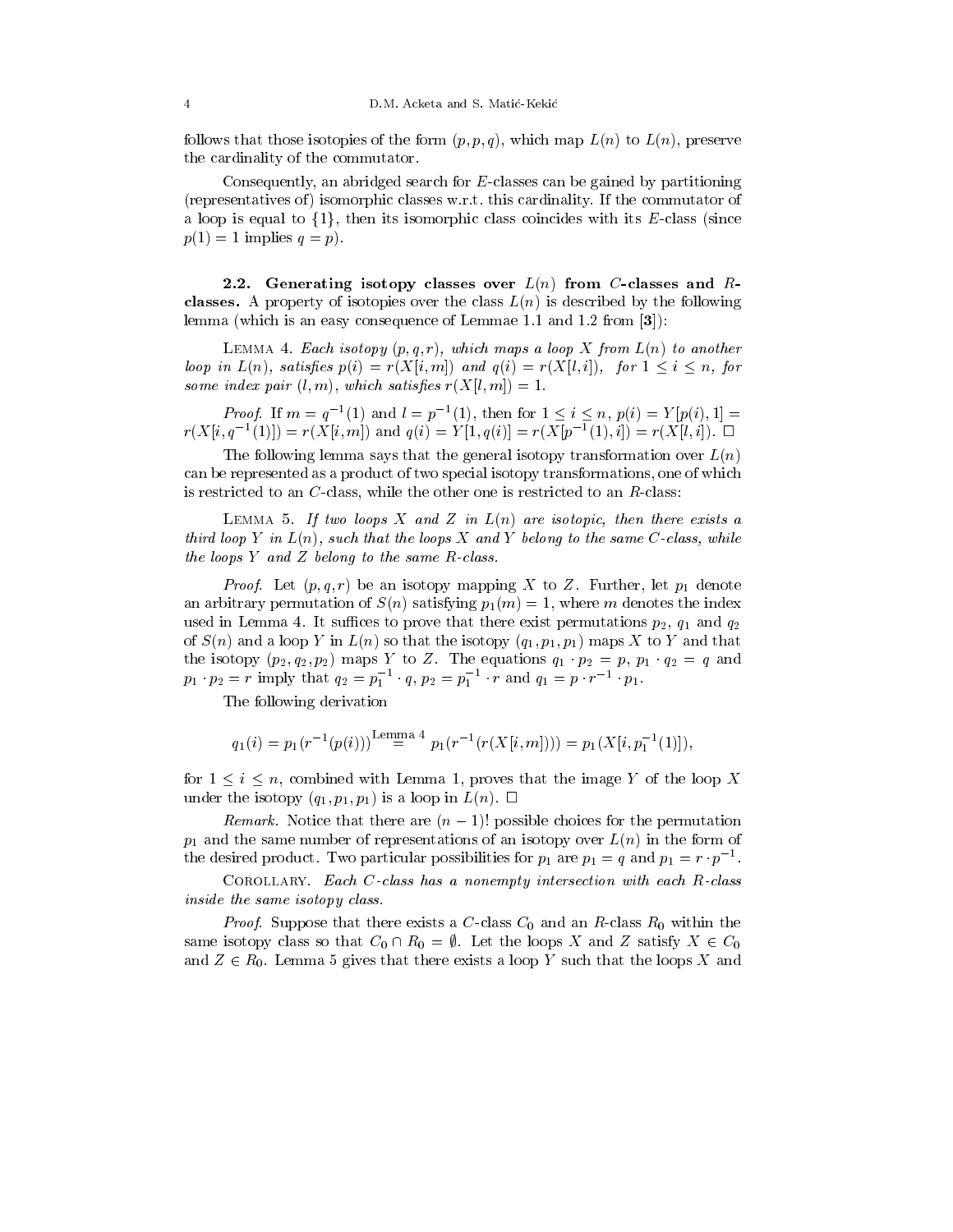Y are in the same C-class (i.e., in the class  $C_0$ ) and Y and Z are in same R-class (the class  $R_0$ ). The existence of the loop Y contradicts the assumption.  $\Box$ 

 $C$ -classes and  $R$ -classes can be constructed in a similar way as the isomorphic classes over  $L(n)$ , by the procedure described in [1]. The following Theorem 1 may serve as a basis of an improved algorithm for the construction of isotopy classes over  $L(n)$  by using C- and R-classes:

THEOREM 1. The isotopy classes of loops in  $L(n)$  can be determined as the unions of those R-classes which have nonempty intersections with the same C-class.

*Proof.* The theorem easily follows from Lemma 5 and its consequence.  $\Box$ 

The basic procedure of the construction of isotopy classes over  $L(n)$  from  $C$ classes and  $R$ -classes detects whether the intersection of a given  $C$ -class and a given  $R$ -class is empty or not. There are two alternative classes of objects which can be searched for in the course of this procedure: a) common loops, and b) common isomorphic subclasses. It seems that the approach a) is a more efficient, since it does not require the construction of isomorphic classes.

### 3. On the cardinality of parastrophic closures

A well-known statement from [3] says:

Statement. Iterative applications of loop-parastrophic operators to an initial  $loop\ A\ give\ loops\ from\ at\ most\ six\ different\ isomorphic\ classes.$ 

The six loop-parastrophes of A are the representatives of these six isomorphic classes (it was shown in [3] that the loop  $\tau(A)$  is isomorphic to each of the loops  $\rho \lambda \rho(A)$  and  $\lambda \rho \lambda(A)$ ).

When considering parastrophic closures, we are interested in loops themselves, not merely in their isomorphic classes. It turns out that the generation of the parastrophic closure  $PC(A)$ , associated to a loop A, often requires longer alternative applications of the operators  $\rho$  and  $\lambda$ , which should in some cases be accompanied by one application of the operator  $\tau$ .

The following theorem, which is the main result of this section, is an analogue of the above statement, when nonisomorphic loops are replaced by non-identical loops:

THEOREM 2.  $|PC(A)| \leq 6$  order $(r_A)$  for each loop A.

The proof this theorem is based on a number of lemmas.

The definition of loop-parastrophies immediately gives:

LEMMA 6. All the loops from  $PC(A)$  can be obtained by iterative applications of loop-parastrophies  $\rho$ ,  $\lambda$  and  $\tau$  to  $A$ .

LEMMA 7. [3]  $l_A = r_A^-$ ,  $r_A = l_A^-$ ,  $l_{\rho(A)} = r_A$ ,  $r_{\rho(A)} = l_A$ ,  $l_{\lambda(A)} = r_A$ , r(A) <sup>=</sup> lA, l (A) <sup>=</sup> rA, r (A) <sup>=</sup> lA.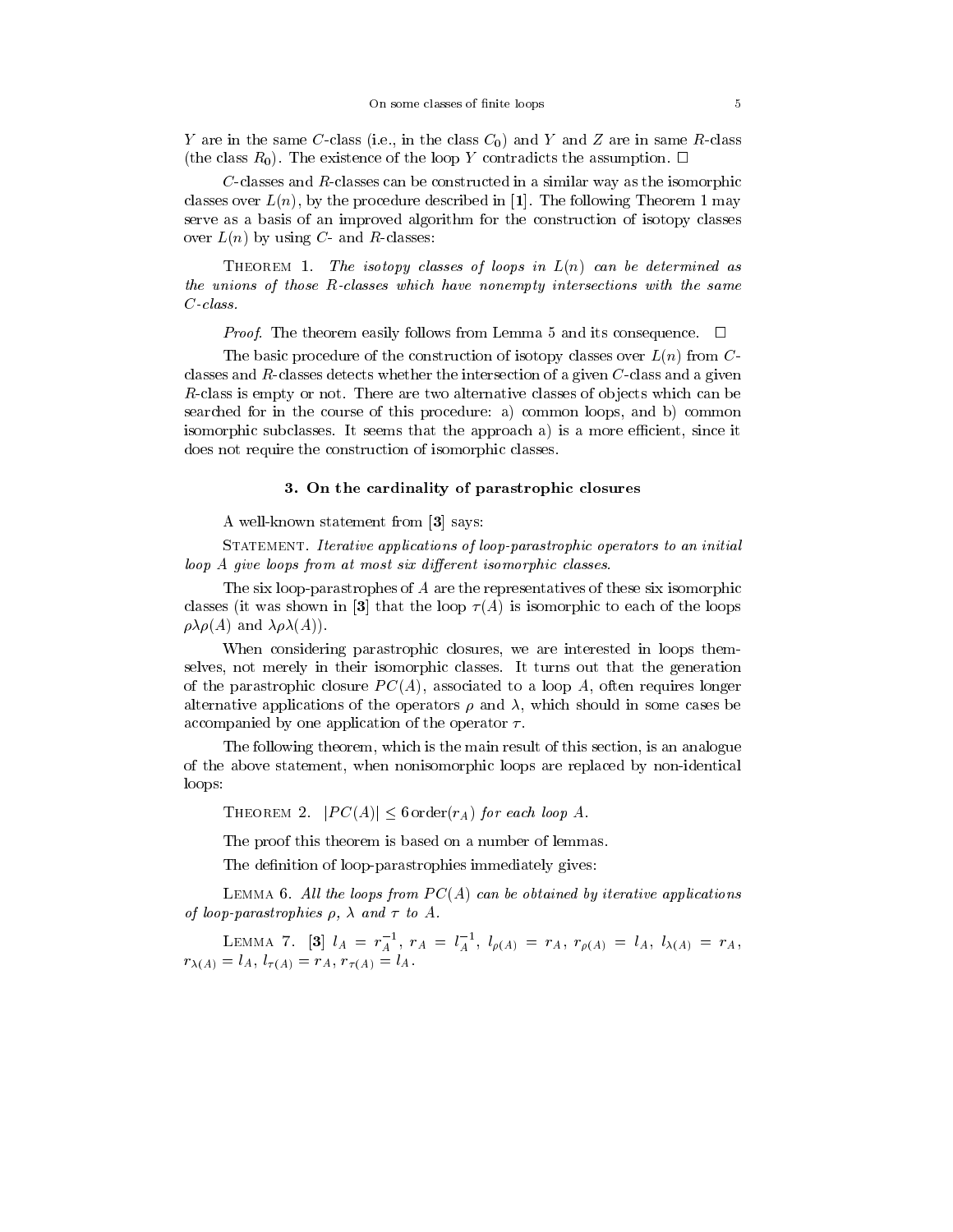6 D.M. Acketa and S. Matic-Kekic

LEMMA  $\circ$   $\circ$  | If a loop A is given, then (a)  $\rho^{-}(A) = A$  and (b)  $\Lambda^{-}(A) = A$ .

LEMMA 9. If a loop A is given then (a)  $\rho \tau(A) = \tau \lambda(A)$ ; (b)  $\lambda \tau(A) = \tau \rho(A)$ .

*Proof.* (a) Since  $A[i, j] = \tau A[j, i]$  the loops  $\rho \tau(A)$  and  $\tau \lambda(A)$  satisfy  $p\tau(A)[r_{\tau(A)}(j), A[i, j]] = i$  and  $\tau\lambda(A)[l_A(j), A[i, j]] = i$  respectively. The equality  $r_{\tau(A)} = l_A$  from Lemma 7 completes the proof.  $\Box$ 

COROLLARY.  $\tau(\rho \lambda)^k = (\lambda \rho)^k \tau$  and  $\tau(\lambda \rho)^k \lambda = (\rho \lambda)^k \rho \tau$  for  $k > 0$ .

LEMMA 10. Given a loop A of order n, the loop  $(\lambda \rho)^{2}(A)$  satisfies

 $(\lambda \rho)^{-}(A)[r_{A}^{T}(i), r_{A}^{T}(j)] = r_{A}^{T}(A[i,j]),$  for  $1 \leq i, j \leq n$ .

*Proof.* Given a loop B, notice that value =  $B$ [ row\_index, column\_index] implies

row\_index = 
$$
\lambda(B)
$$
[value,  $l_B$ (column\_index)]  
column\_index =  $\rho(B)$ [r<sub>B</sub>(row\_index), value]

Applying this rule six times, as well as the reduction (by Lemma 7)

$$
r_{\lambda\rho\lambda\rho\lambda\rho(A)}=l_{\rho\lambda\rho\lambda\rho(A)}=r_{\lambda\rho\lambda\rho(A)}=l_{\rho\lambda\rho(A)}=r_{\lambda\rho(A)}=l_{\rho(A)}=r_A,
$$

it can be iteratively derived that for  $1 \leq i, j \leq n$ 

$$
\rho(A)[r_A(i), A[i,j]] = j,
$$
  
\n
$$
\lambda \rho(A)[j, l_{\rho(A)}(A[i,j])] = \lambda \rho(A)[j, r_A(A[i,j])] = r_A(i),
$$
  
\n
$$
\rho \lambda \rho(A)[r_{\lambda \rho(A)}(j), r_A(i)] = \rho \lambda \rho(A)[r_A(j), r_A(i)] = r_A(A[i,j]),
$$
  
\n
$$
\lambda \rho \lambda \rho(A)[r_A(A[i,j]), l_{\rho \lambda \rho(A)}(r_A(i))] = \lambda \rho \lambda \rho(A)[r_A(A[i,j]), r_A^2(i)] = r_A(j),
$$
  
\n
$$
\rho \lambda \rho \lambda \rho(A)[r_{\lambda \rho \lambda \rho(A)}(r_A(A[i,j])), r_A(j)] = \rho \lambda \rho \lambda \rho(A)[r_A^2(A[i,j]), r_A(j)] = r_A^2(i),
$$
  
\n
$$
\lambda \rho \lambda \rho \lambda \rho(A)[r_A^2(i), l_{\rho \lambda \rho \lambda \rho(A)}(r_A(j))] = \lambda \rho \lambda \rho \rho(A)[r_A^2(i), r_A^2(j)] = r_A^2(A[i,j]).
$$

COROLLARY. If O denotes the order of the permutation  $r_A$ , then the operator  $(\lambda \rho)^{\infty}$  is identity. This further implies that  $(\rho \lambda)^{i} = (\lambda \rho)^{\infty}$  and  $\lambda (\rho \lambda)^{i} =$ <br> $\rho (\lambda \rho)^{3O-i-1}$  holds for  $1 \leq i \leq 3O-1$ .

LEMMA 11. Given a loop A of order n, the loop  $(\rho \lambda)^{3}(A)$  for  $1 \leq i, j \leq n$ satisfies  $(\rho \wedge)^{-}$   $(A)[i_{A}^{-}(i), i_{A}^{-}(j)] = i_{A}^{-}(A[i, j]),$ 

*Proof.* Dual to the previous one.  $\Box$ 

LEMMA 12. Each loop from  $PC(A)$  can always be obtained from A by application of the transformations of the form

(a)  $(\lambda \rho)^{\epsilon}$  or  $\rho(\lambda \rho)^{\epsilon}$  if or some  $i > 0$  when the order of  $r_A$  is odd

(b)  $(\lambda \rho)^{\circ}$  or  $\rho(\lambda \rho)^{\circ}$  or  $(\lambda \rho)^{\circ}$   $\tau$  or  $\rho(\lambda \rho)^{\circ}$   $\tau$  for some  $\imath > 0$  when the order of  $r_A$  is even.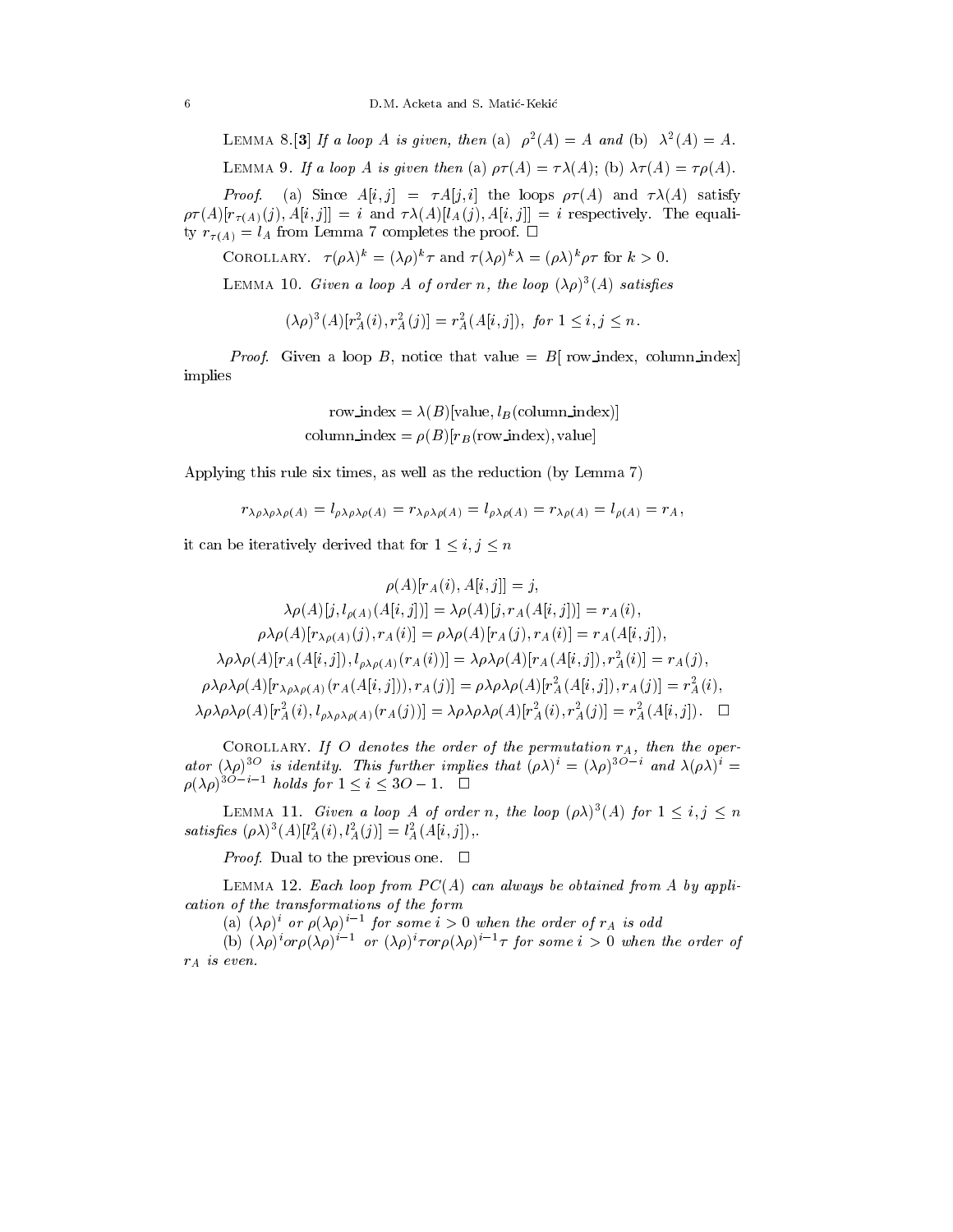*Proof.* It follows from Lemma 8 that two same operators from the set  $\{\lambda, \rho, \tau\}$ should be never successively applied, while Consequence of Lemma 10 implies that a product of operators  $\rho$  and  $\lambda$  beginning with  $\lambda$  can be always replaced by such a product beginning with  $\rho$ .

Lemma 9 implies that the operator  $\tau$  possesses a kind of commutativity with respect to the operators  $\lambda$  and  $\rho$ . This implies that the calls of  $\tau$  can always be applied first. Thus odd number of appearances of  $\tau$  can always be reduced to one (which would be applied in the very beginning) and even number can always be reduced to zero.

It remains to show that the odd order of  $r_A$  guarantees that the operator  $\tau$ can be expressed by means of  $\rho$  and  $\lambda$ . More precisely: If order $(r_A)=2k + 1$ , then  $\tau(A)=(\rho\lambda)^{3(k+1)}(\rho\lambda\rho)(A).$ 

Namely, the loop  $\rho \lambda \rho(A)$  in the proof of Lemma 10 satisfies

$$
\rho \lambda \rho(A)[r_A(j), r_A(i)] = r_A(A[i, j])
$$

i.e. (by Lemma 7)

$$
\rho \lambda \rho(A)[l_A^{-1}(j), l_A^{-1}(i)] = l_A^{-1}(A[i,j]).
$$

If the operator  $(\rho\lambda)^{3(k+1)}$  is applied to this loop, then the Lemma 11 gives (since  $r_A^{2+1} = i_A^{2+1} =$  identity) that the new loop  $B = (\rho \lambda)^{-(\alpha+1)} (\rho \lambda \rho)(A)$  satisfies:

$$
B[l_A^{2k+2}(l_A^{-1}(j)), l_A^{2k+2}(l_A^{-1}(i))] = l_A^{2k+2}(l_A^{-1}(A[i,j])), \text{ i.e. } B[j,i] = A[i,j]. \quad \Box
$$

*Proof of Theorem.* Let O denote the order of permutation  $r_A$ . We distinguish two cases, depending on parity of  $\ddot{o}$ :

Case 1. O is odd: Lemma 10 implies that  $(\lambda \rho)^{-1}(A)[r_A^{-1}(t), r_A^{-1}(t)] =$  $A \cup J$  $r_A$  (A[i, J]). The permutation  $r_A$  is identical, so the loop ( $\lambda \rho$ ) (A) coincides with A. On the other hand, Lemma 12 (a) guarantees that all the loops of  $PC(A)$ can be found among the loops  $\rho(A)$ ,  $\Delta \rho(A)$ , ...,  $(\Delta \rho)$  = (A). This implies that with A. On the other had<br>can be found among the  $|PC(A)| \leq 2 \cdot 3 \cdot O$ .

Case 2. O is even: Similarly, Lemma 10 implies that

$$
(\lambda \rho)^{3O/2}(A)[r_A^O(i), r_A^O(j)] = r_A^O(A[i,j]).
$$

The loop  $(\lambda \rho)$  -  $(A)$  coincides with A. This time Lemma 12(b) guarantees that only half of the loops of  $PC(A)$  can be found among the loops  $\rho(A), \lambda \rho(A), ...$  $(\lambda \rho)$  = (A); a loop from the other half can be obtained by putting  $\tau(A)$  instead of A in the above sequence. Thus the total number of loops in  $|PC(A)|$  cannot be greater than  $2 \leq 2 \leq U$ .  $\Box$ 

COROLLARY: If A is a loop of order n, then  $|PC(A)| \leq 6 \max F(p)$ , where  $F(p)$  denotes the least common multiplier of the summands of a partition p, while the maximum is taken over all the partitions p of the number  $n-1$ .